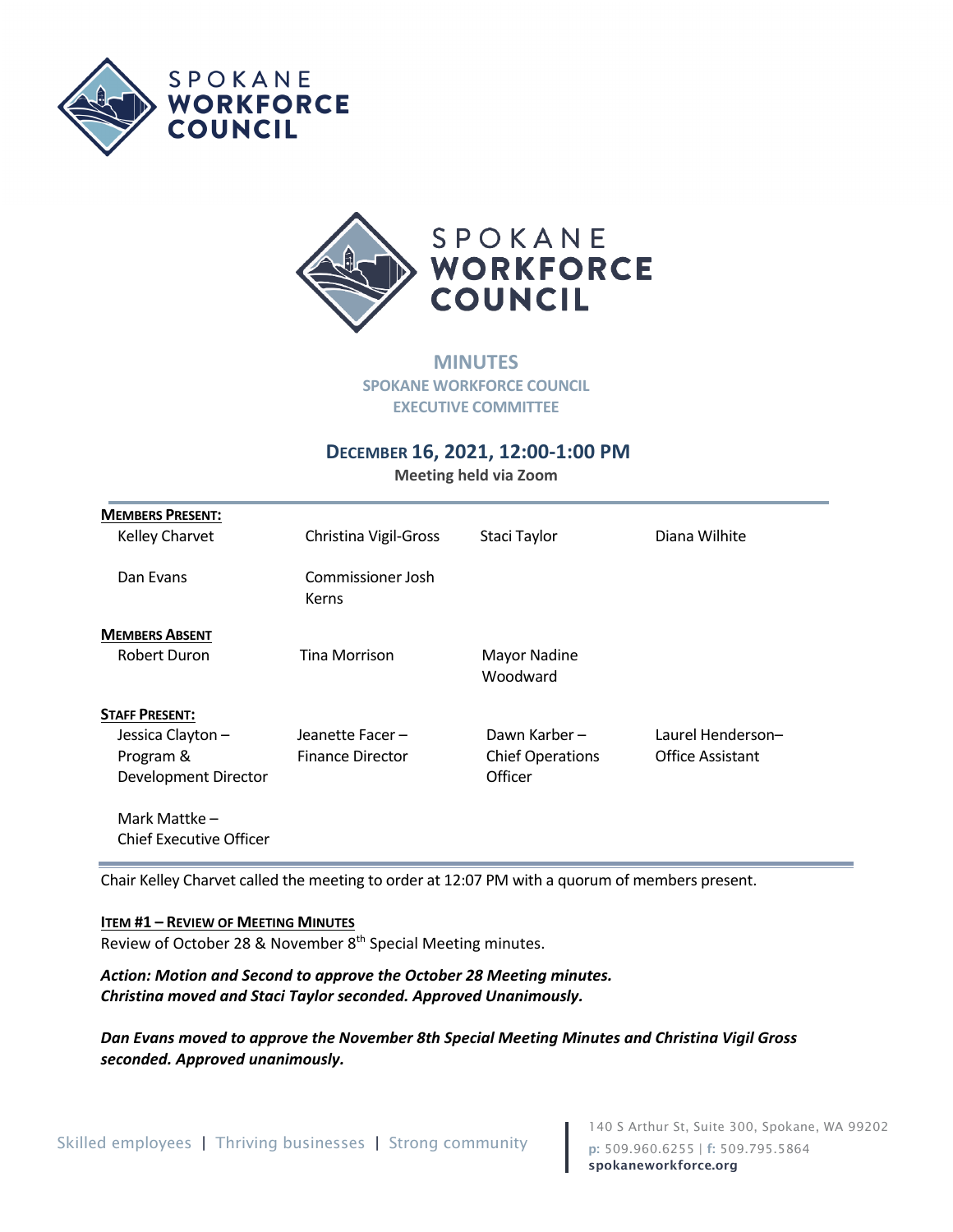

# **ITEM #2 MONTHLY FISCAL REPORTS**

Jeanette Facer, SWC Finance Director

Jeanette reported on December financials for SWC.

- SWC had grants under management totaling \$15.3M in PY20, in PY21 there is \$14.1M.
- WIOA Formula grants comprise 48% at \$6.7M, WIOA competitive grants are 30% at \$4.2M with other grants representing 22% at \$3.1M.
	- $\circ$  Although the WIOA Formula funds decreased from the previous year, Carry-in funds totaling >\$2M helped to offset the reduction in funding.
- Breakdown of SWC expenditures for subcontracted services during Q1 & Q2 of PY21 is as follows:
	- o Salaries & Benefits 51% at \$998,701
		- o Client Services 15% at \$308,055
	- o Overhead 13% at \$253,515
	- o Other Direct Expenses 12% at \$229,579

# **ITEM #3 –GRANTS AND CONTRACTS**

Mark Mattke, SWC Chief Executive Officer

The State has notified local workforce development boards that there is \$1,478,107 in unspent and unobligated Rapid Response (RR) funds that are now available for distribution to all 12 areas. Spokane's total allocation is \$128,968, with \$116,071 in program funds and \$12,987 in administrative.

# *Dan Evans moved to approve the contract modification with ESD to accept \$128,968 and subcontract with the Consortium. Diana Wilhite seconded the motion. No one opposed. The motion was approved unanimously.*

## **ITEM #4 – PURCHASING & PROCUREMENT, SIGNATURE AUTHORITY POLICIES**

Mark Mattke, SWC Chief Executive Officer

The SWC Purchasing and Procurement and Signature Authority policies were written in 2013 with the establishment of the non-profit corporation and updated in 2018. Current Federal regulations allow for different purchasing authorization thresholds than existing SWC policies. To align SWC policies and procedures with federal regulations and continue to ensure strict internal controls remain in place, staff are recommending updates to policies G101 R2 Purchasing and Procurement Policy and G102 R1 Signature Authority Policy.

# *Action: Motion and Second to approve modification of policies G101 R1 and GL02 R2 as indicated in the attached documents. Approved Unanimously.*

## **ITEM #5 – LOCAL WORKFORCE DEVELOPMENT BOARD (LWDB) GOVERNANCE STRUCTURE**

Mark Mattke, SWC Chief Executive Officer

U.S. Department of Labor Region 6 conducted an Enhanced Desk Monitoring Review (EDMR) of ESD's WIOA formula grants in the fall of 2020. The overall result of this review was six findings and three areas of concern that Washington State needs to address, as well as three promising practices.

• Finding One: Noncompliant sanctions policy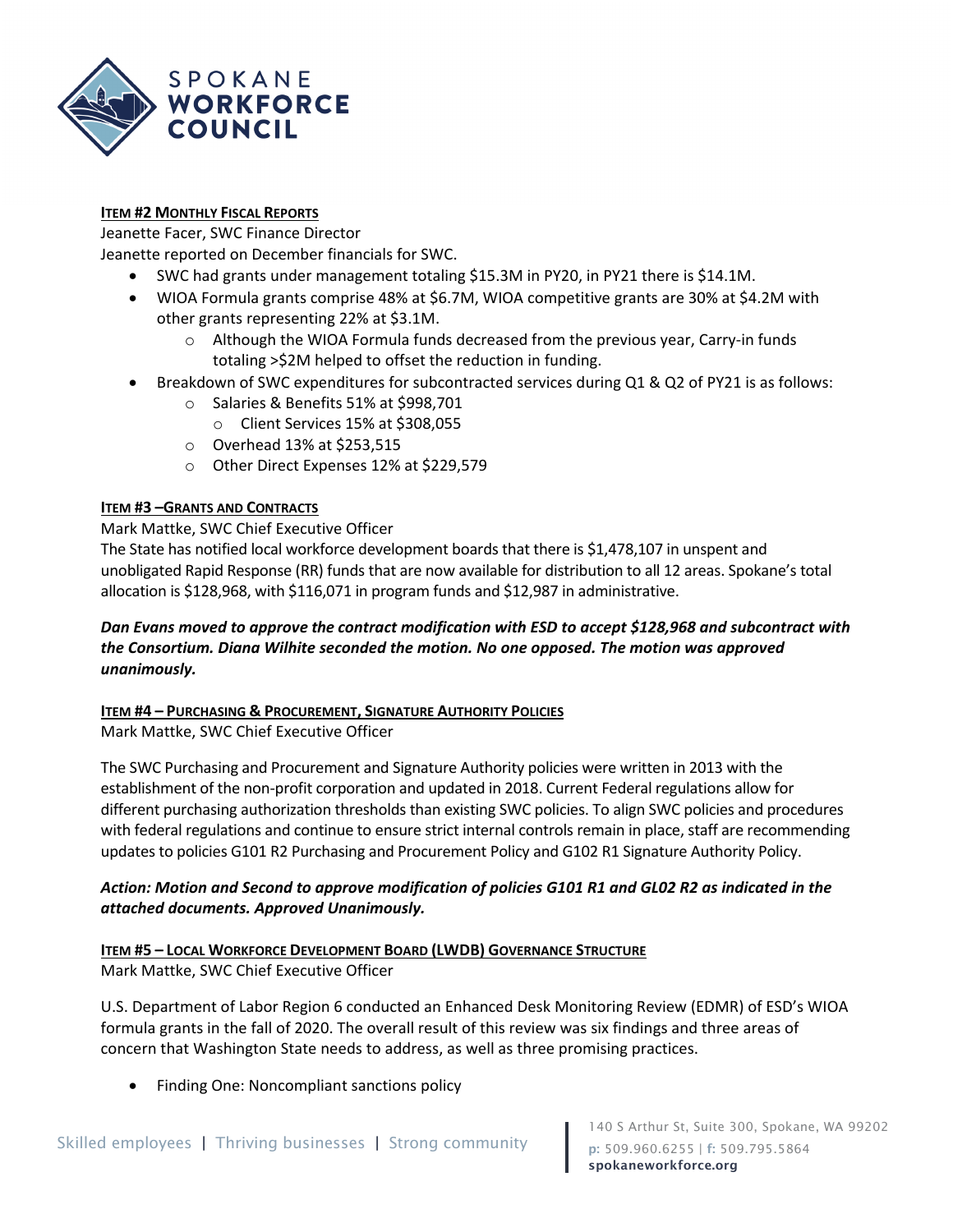

- Finding Two: Superseded functions of local boards
- Finding Three: Lack of state funding mechanism policy
- Finding Four: Noncompliant data validation policy and procedures
- Finding Five: Noncompliant Wagner-Peyser monitoring plan and self-appraisal report
- Finding Six: Noncompliance with "sunshine provision" requirements
- Area of Concern One: Local boards unaware of incident reporting and complaint/grievance procedures
- Area of Concern Two: Minimal technical assistance (TA) available for local board performance issues; uncoordinated TA for other program issues
- Area of Concern Three: Outdated and/or inaccessible state and local policies
- Promising Practice One: State monitoring process and tools
- Promising Practice Two: State policy development process
- Promising Practice Three: Seattle-King County LWDB equal opportunity resource page.

Staff propose to conduct an in-depth analysis of the documents and processes that the SWC currently operates under for its governance, including by-laws and interlocal agreements, and report back to the Executive Committee with recommendations for changes to be made where SWC is not in alignment with WIOA and the regulations.

The SWC Board may need to change its decision-making structure to include the whole board-- rather than a committee, including the Executive Committee. It is an area that has been identified for review and assessment. There is also some language that needs to be updated in the SWC by-laws and other materials. Updates will be necessary to ensure alignment with the Workforce Innovation & Opportunity Act (WIOA) from the previous Workforce Investment Act (WIA).

One of the benefits of having the Executive Committee authorized to make financial decisions on behalf of the board is that it enables the SWC to be nimbler and act on a more frequent basis. Mark would like the Board to consider how to continue having the Executive Committee make decisions and then have the larger board ratify those agreements/decisions later, without precluding action being taken. Feedback is requested from the Executive Committee.

Within WIOA there is a confluence of businesses, organizations and elected officials. Each have critical roles to play in the SWC governance structure and the operations of the workforce system. This is a good time to revisit these and review our critical roles and decision making processes and ensure alignment with WIOA.

## **ITEM #6 – ACTIVITIES AND UPDATES**

Kelley Charvet, SWC Board Chair

## Resource Center of Spokane County (RCSC)—Dawn Karber

Spokane County took over the lease and committed to funding the RCSC. The SWC is grateful to the County for stepping into this new role and providing funding. Staff have been advised that the building owner may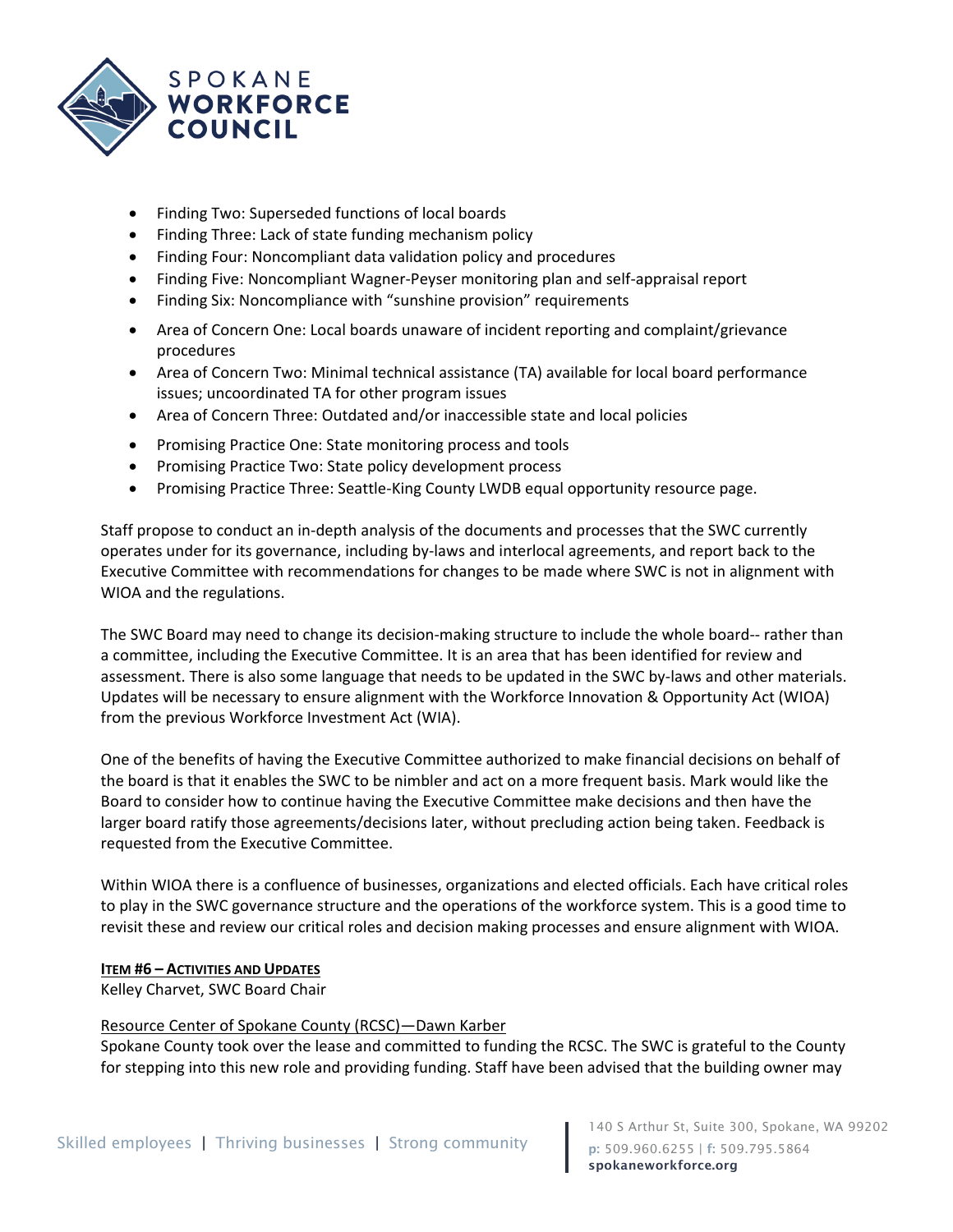

not have signed the lease agreement yet so payments cannot be made. SWC did receive an invoice for rent and the County is working to get the agreement executed. Hopefully, this may be an administrative error and nothing more.

The Spokane City Council previously failed to approve a partnership agreement with Spokane County for the RCSC. However, at its November 29, 2021, meeting, the Council passed a resolution to sign the agreement and now we SWC shares a three-way partnership (City, County, SWC) to cover the lease costs until June of 2023. Staff and partners are working to identify and secure resources to sustain the RCSC operations beyond the current lease.

#### Board Equity Statement

The Board successfully created and adopted its racial equity statement. The next steps are to continue working to implement it and determine ways to measure results as the SWC works to serve more diverse populations.

140 S Arthur St, Suite 300, Spokane, WA 99202 p: 509.960.6255 | f: 509.795.5864 spokaneworkforce.org